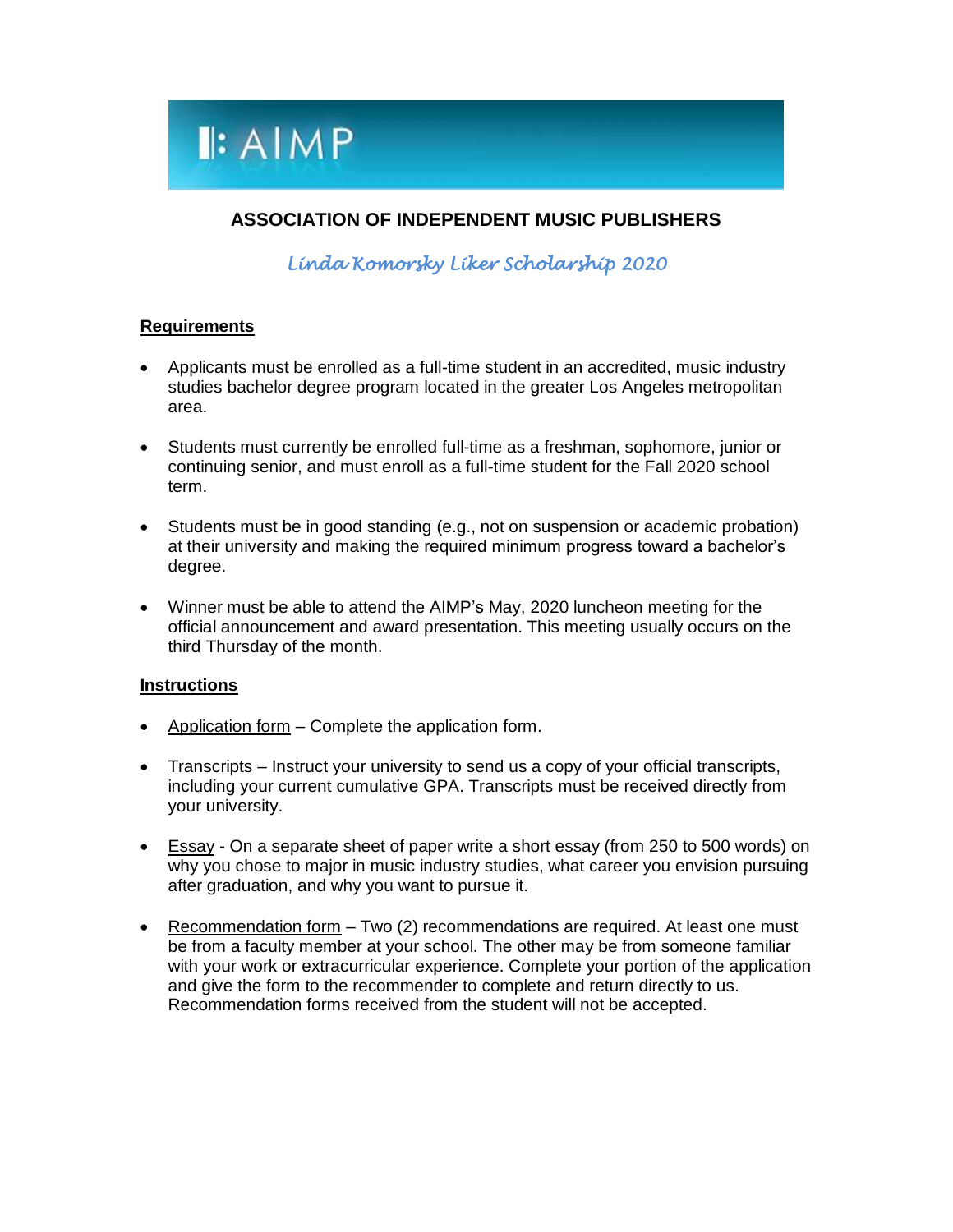### **FAQs**

- What are the criteria by which I will be judged?
	- $\triangleright$  Information contained in your application, the recommendation forms, your essay and transcripts will be given relatively equal weighting.
- Will consideration be given to financial need?
	- $\triangleright$  No, financial need will not be taken into account.
- Who will select the scholarship award recipient?
	- $\triangleright$  Members of the AIMP's scholarship committee will review all the completed applications received and make their recommendation to the AIMP's board of directors who will decide whether to approve the committee's recommendation. In some cases, an additional interview, via Skype or similar, may be needed to determine the scholarship recipient.
- What is the amount of the scholarship award?
	- $\triangleright$  The amount may vary from year to year. For the scholarship being awarded in 2020, the amount will be \$5,000.
- May I submit some of the materials now and the rest later?
	- $\triangleright$  The application form and essay must be submitted together. The other materials will be sent separately, but must be received by the required deadline.
- When is the deadline for submitting my application?
	- $\triangleright$  All required parts of the application (including transcripts, recommendation form and essay) must be received by April 6, 2020.
- Will I be notified when you receive my application?
	- $\triangleright$  You will be notified when we receive your application form and essay. We will also notify you when we receive the other required materials. However, we will not notify you that we have not received the additional materials or that the deadline is looming. If you want to know if we've received your application, essay or the additional materials, it is your responsibility to contact us at the following email address: scholarship@aimp.org.
- When will I be notified if I win?
	- May 6, 2020
- Will I be notified if I do not win?
	- $\triangleright$  Yes, all qualified applicants who submit complete applications will be notified of their final status.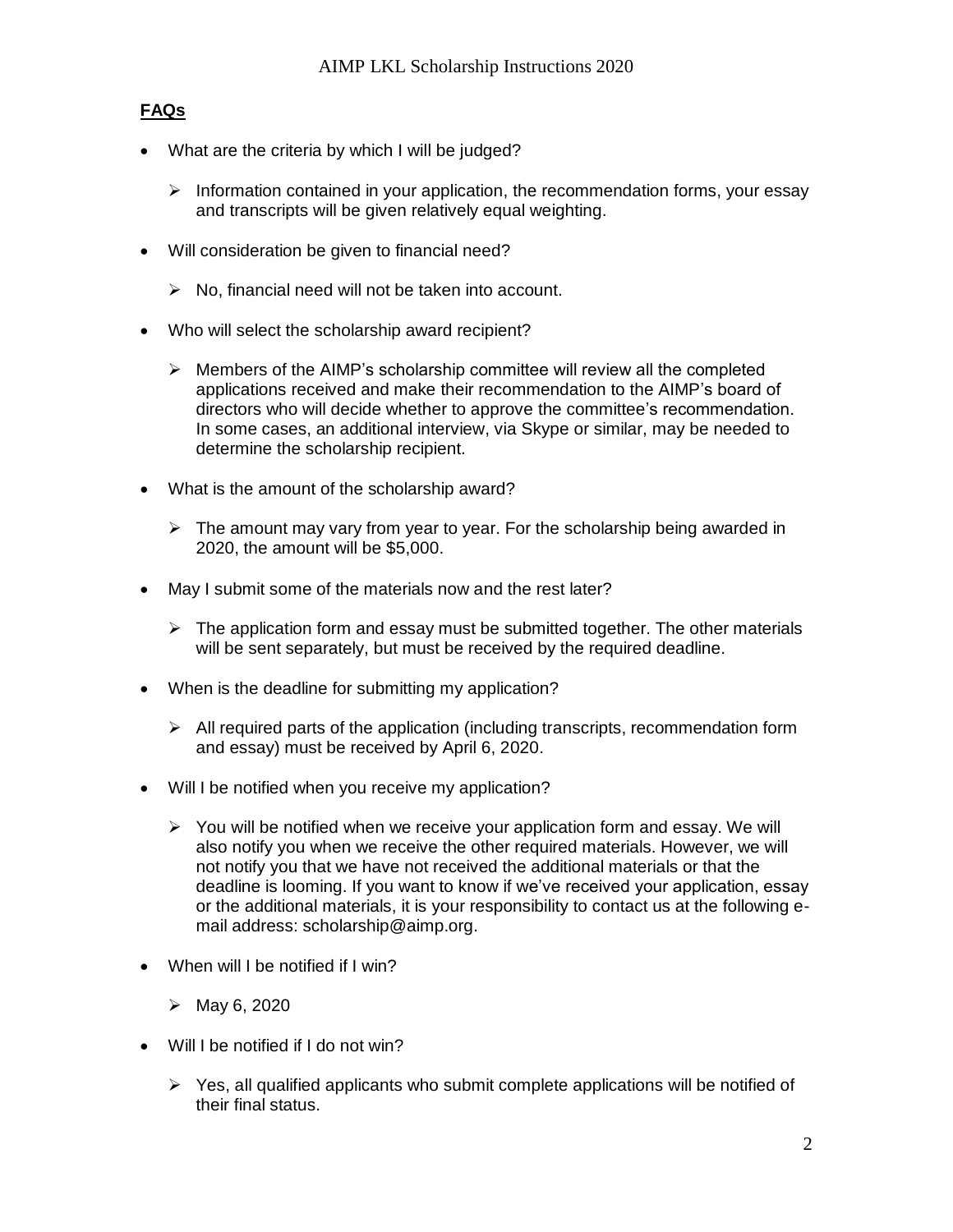- Can I apply next year if I do not win?
	- $\triangleright$  Yes, as long as you will be a freshman, sophomore, junior or continuing senior
- Will I be able to receive copies of my application?
	- $\triangleright$  No, if you want copies of you application and/or submitted materials, please make copies for yourself.
- Will materials submitted be returned?
	- $\triangleright$  No, all materials submitted to the AIMP scholarship committee will be retained. Please do not submit original documentation that you need returned.

**Association of Independent Music Publishers P.O. Box 6363 Pine Mountain Club, CA 93222 (818) 771-7301 [LKLScholarship@aimp.org](mailto:LKLScholarship@aimp.org) [www.aimp.org](http://www.aimp.org/)**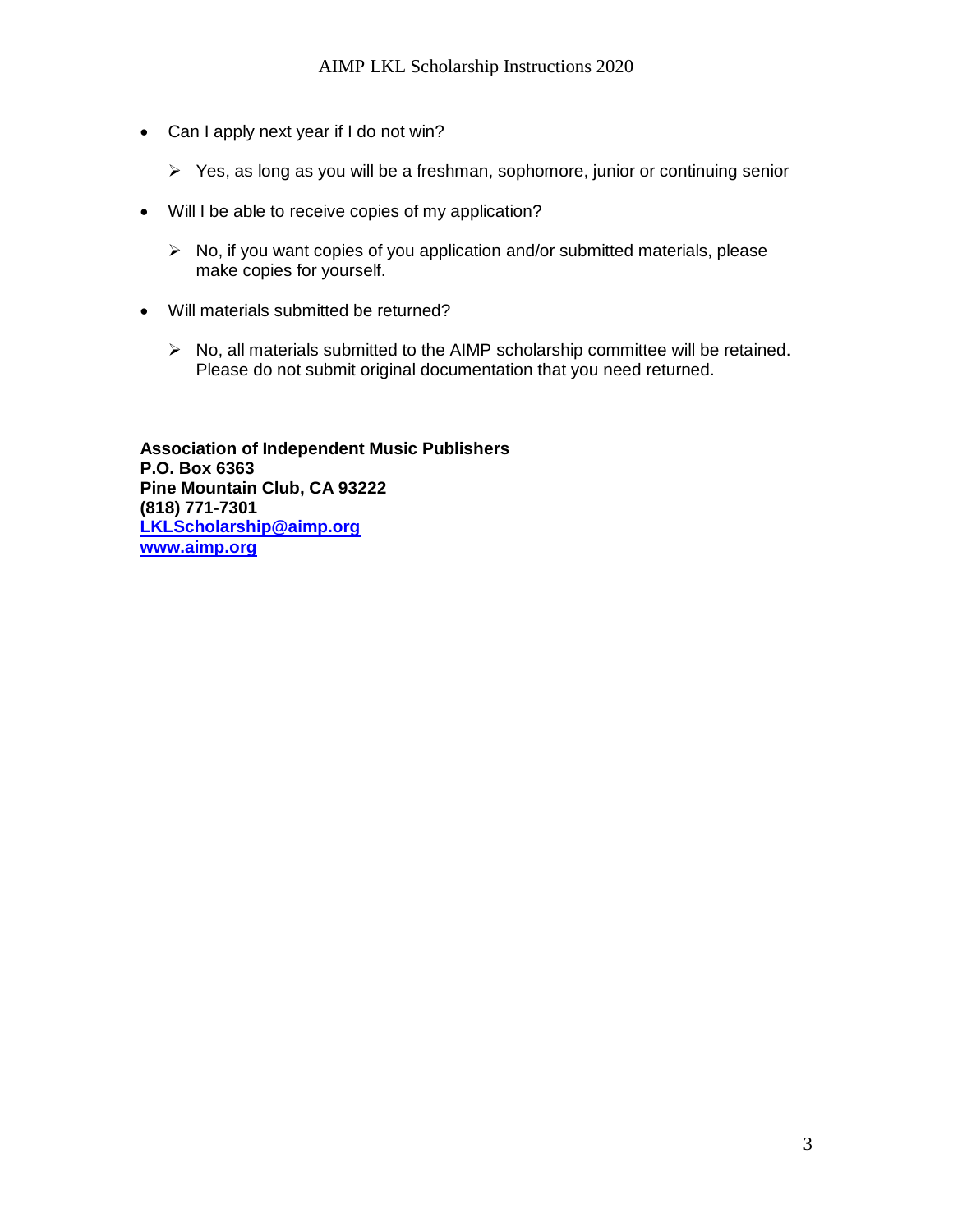

## **ASSOCIATION OF INDEPENDENT MUSIC PUBLISHERS**

*Linda Komorsky Liker Scholarship Application 2020*

**Name of Applicant:**

| Last                                       | First                           | Middle      |
|--------------------------------------------|---------------------------------|-------------|
| <b>Permanent Address:</b>                  |                                 |             |
| Street                                     | Apt.#                           |             |
| City                                       | <b>State</b>                    | Zip         |
|                                            |                                 |             |
| Country                                    |                                 |             |
| <b>Phone Number</b>                        | Alternate No.                   | Cell/Mobile |
| E-mail Address                             | <b>Alternate E-mail Address</b> |             |
| Mailing Address (if different from above): |                                 |             |
| <b>Street</b>                              | Apt.#                           |             |
| City                                       | <b>State</b>                    | Zip         |
| <b>Phone Number</b>                        |                                 |             |
| <b>Current College/University:</b>         |                                 |             |
|                                            |                                 |             |
| Address                                    |                                 |             |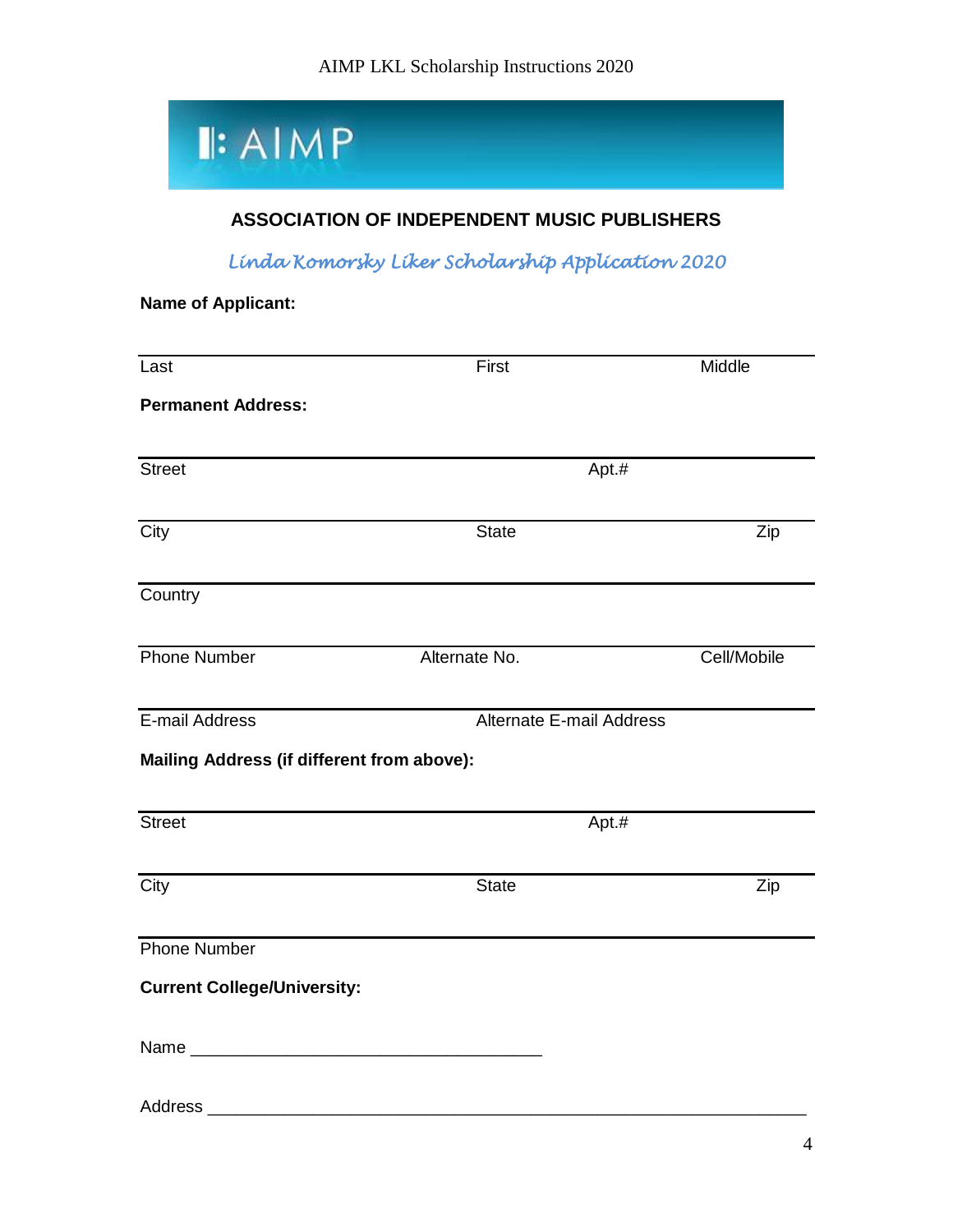# AIMP LKL Scholarship Instructions 2020

| Overall GPA                                                                                       | GPA in major                                                                                                      |  |
|---------------------------------------------------------------------------------------------------|-------------------------------------------------------------------------------------------------------------------|--|
|                                                                                                   | In September, 2020, I will be __________________________ level in my field of study.<br>(Sophomore/Junior/Senior) |  |
| <b>Prior College/University (if any):</b>                                                         |                                                                                                                   |  |
|                                                                                                   |                                                                                                                   |  |
|                                                                                                   |                                                                                                                   |  |
|                                                                                                   | Dates of Attendance _________________________Degree Awarded (if any) ___________                                  |  |
| <b>Overall GPA</b>                                                                                | GPA in major                                                                                                      |  |
| <b>Relevant Work Experience (including internships)</b><br>List most recent work experience first |                                                                                                                   |  |
|                                                                                                   |                                                                                                                   |  |
|                                                                                                   |                                                                                                                   |  |
|                                                                                                   |                                                                                                                   |  |
|                                                                                                   |                                                                                                                   |  |
|                                                                                                   |                                                                                                                   |  |
|                                                                                                   |                                                                                                                   |  |
|                                                                                                   |                                                                                                                   |  |
|                                                                                                   |                                                                                                                   |  |
|                                                                                                   |                                                                                                                   |  |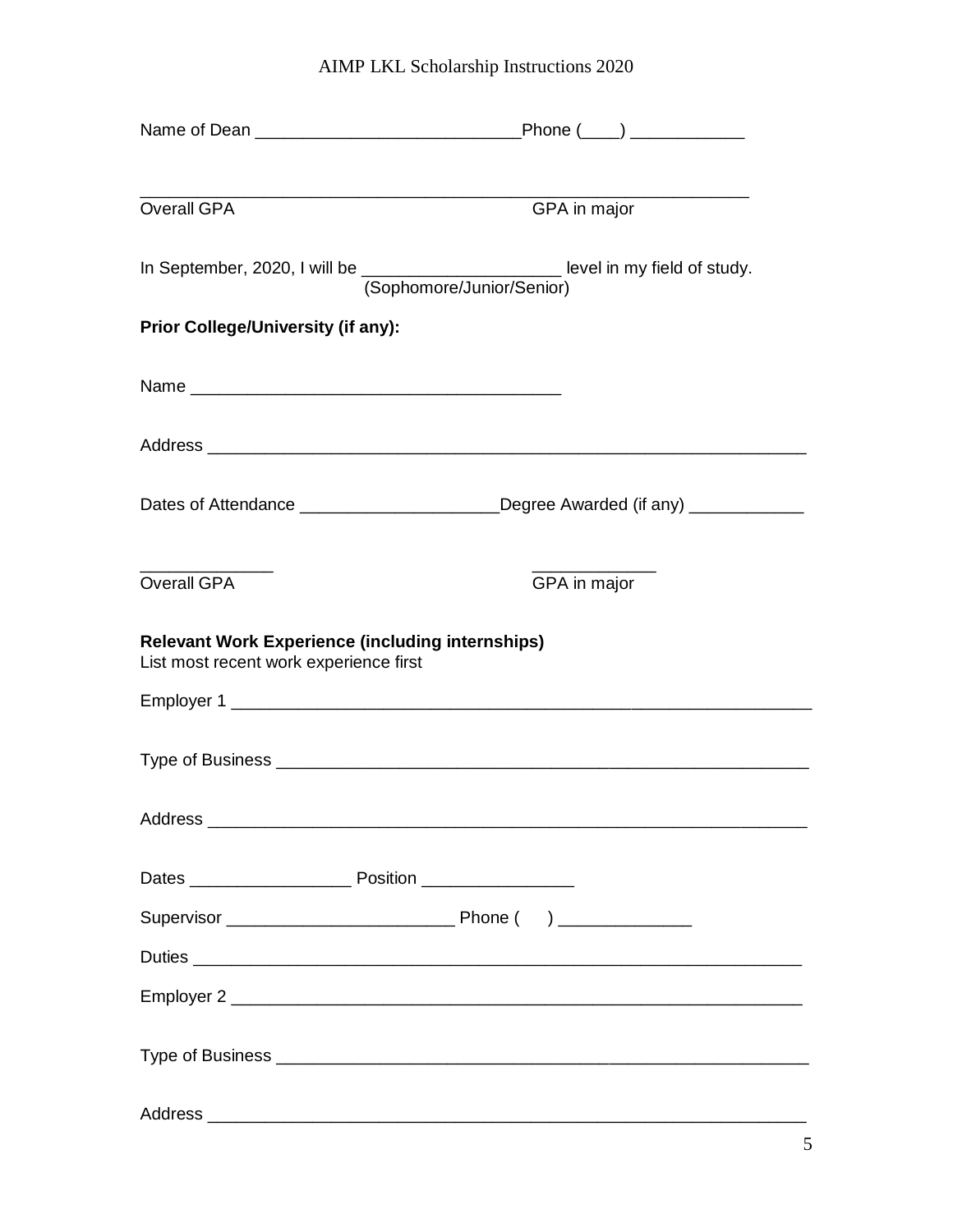# AIMP LKL Scholarship Instructions 2020

| <b>College Activities</b> Use additional sheets and attach if necessary                                                                              |  |                                                                                                                       |
|------------------------------------------------------------------------------------------------------------------------------------------------------|--|-----------------------------------------------------------------------------------------------------------------------|
|                                                                                                                                                      |  |                                                                                                                       |
|                                                                                                                                                      |  | <u> 1989 - Johann Stoff, deutscher Stoff, der Stoff, der Stoff, der Stoff, der Stoff, der Stoff, der Stoff, der S</u> |
|                                                                                                                                                      |  |                                                                                                                       |
|                                                                                                                                                      |  | <u> 1990 - Johann Stoff, amerikan bestein de stad in de stad in de stad in de stad in de stad in de stad in de st</u> |
|                                                                                                                                                      |  |                                                                                                                       |
| <b>Permission to Release Information</b><br>to confirm and/or release any information included on this application.                                  |  | By signing this application, I authorize the Association of Independent Music Publishers                              |
|                                                                                                                                                      |  |                                                                                                                       |
| Please return your completed application by April 6, 2020 to:                                                                                        |  |                                                                                                                       |
| The Association of Independent Music Publishers<br>P.O. Box 6363<br>Pine Mountain Club, CA 93222<br>(818) 771-7301<br><b>LKLScholarship@aimp.org</b> |  |                                                                                                                       |

**[www.aimp.org](http://www.aimp.org/)**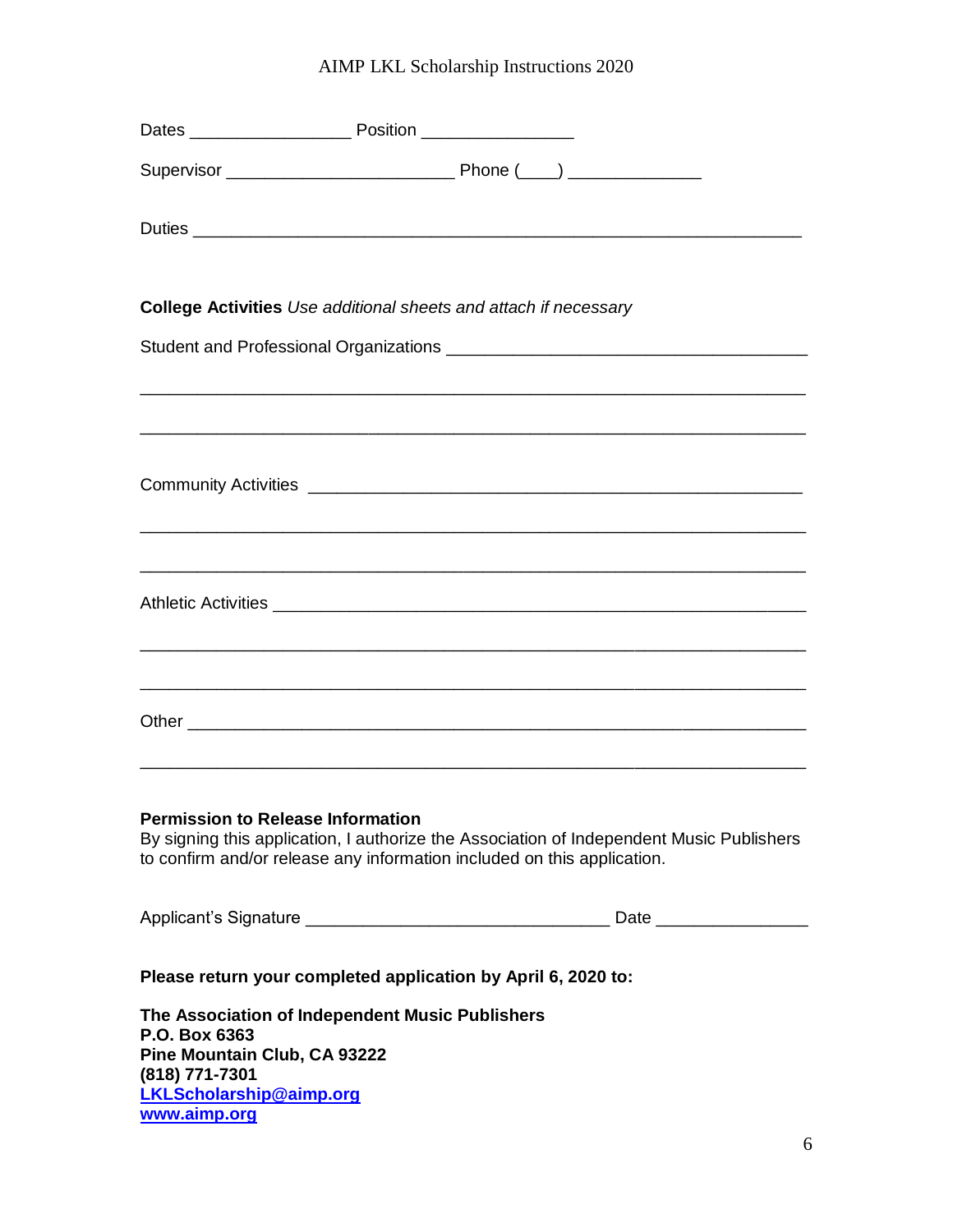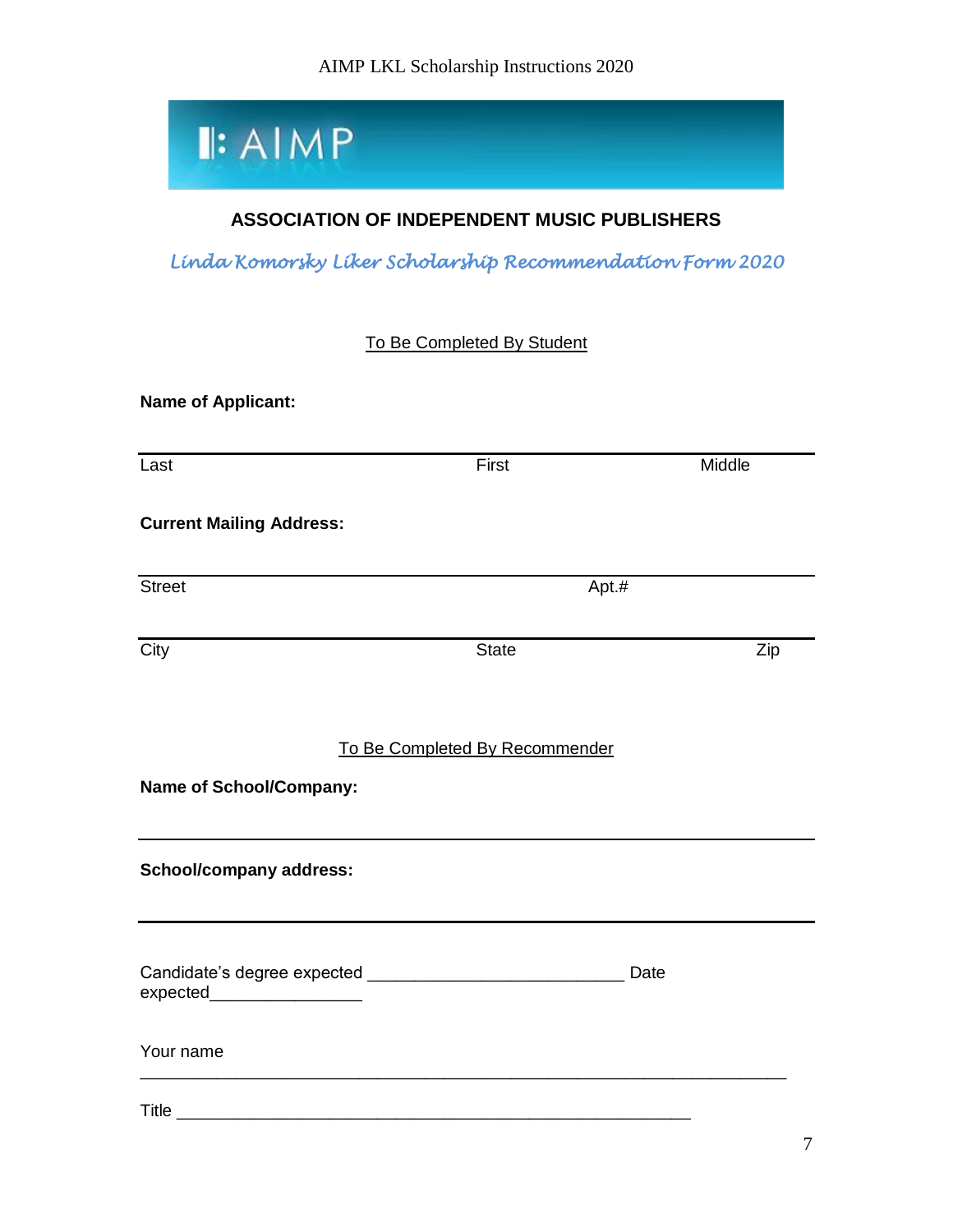Phone #: \_\_\_\_\_\_\_\_\_\_\_\_\_\_\_\_\_\_\_\_\_\_

E-mail address: \_\_\_\_\_\_\_\_\_\_\_\_\_\_\_\_\_\_\_\_\_\_\_\_\_\_\_\_\_\_

May we contact you if we have any questions? Yes  $\Box$  No  $\Box$ 

If so, preferred method: Phone  $\square$  E-mail  $\square$ 

If applicable, course(s) taught to student (with date(s))

How long & in what capacity do you know the student?

As of September, 2020, the student will be a \_\_\_\_\_\_\_\_\_\_\_\_\_\_\_\_\_\_ (Freshman/Soph/Jr./Sr.)

\_\_\_\_\_\_\_\_\_\_\_\_\_\_\_\_\_\_\_\_\_\_\_\_\_\_\_\_\_\_\_\_\_\_\_\_\_\_\_\_\_\_\_\_\_\_\_\_\_\_\_\_\_\_\_\_\_\_\_\_\_\_\_\_\_\_\_\_\_\_

\_\_\_\_\_\_\_\_\_\_\_\_\_\_\_\_\_\_\_\_\_\_\_\_\_\_\_\_\_\_\_\_\_\_\_\_\_\_\_\_\_\_\_\_\_\_\_\_\_\_\_\_\_\_\_\_\_\_\_\_\_\_\_\_\_\_\_\_\_\_

\_\_\_\_\_\_\_\_\_\_\_\_\_\_\_\_\_\_\_\_\_\_\_\_\_\_\_\_\_\_\_\_\_\_\_\_\_\_\_\_\_\_\_\_\_\_\_\_\_\_\_\_\_\_\_\_\_\_\_\_\_\_\_\_\_\_\_\_\_\_

\_\_\_\_\_\_\_\_\_\_\_\_\_\_\_\_\_\_\_\_\_\_\_\_\_\_\_\_\_\_\_\_\_\_\_\_\_\_\_\_\_\_\_\_\_\_\_\_\_\_\_\_\_\_\_\_\_\_\_\_\_\_\_\_\_\_\_\_\_\_

\_\_\_\_\_\_\_\_\_\_\_\_\_\_\_\_\_\_\_\_\_\_\_\_\_\_\_\_\_\_\_\_\_\_\_\_\_\_\_ Applicant's name

RATINGS: Compared to other students you have taught, please rate this student on a scale of 1 (lowest) to 5 (highest) in the following categories:

- \_\_\_\_ Academic Potential
- **\_\_\_\_\_** Academic Achievement
- \_\_\_\_ Resourcefulness
- \_\_\_\_ Maturity
- \_\_\_\_ Dependability
- \_\_\_\_ Communication skills
- **\_\_\_\_\_ Class participation**
- \_\_\_\_ Desire to learn
- \_\_\_\_Comes prepared